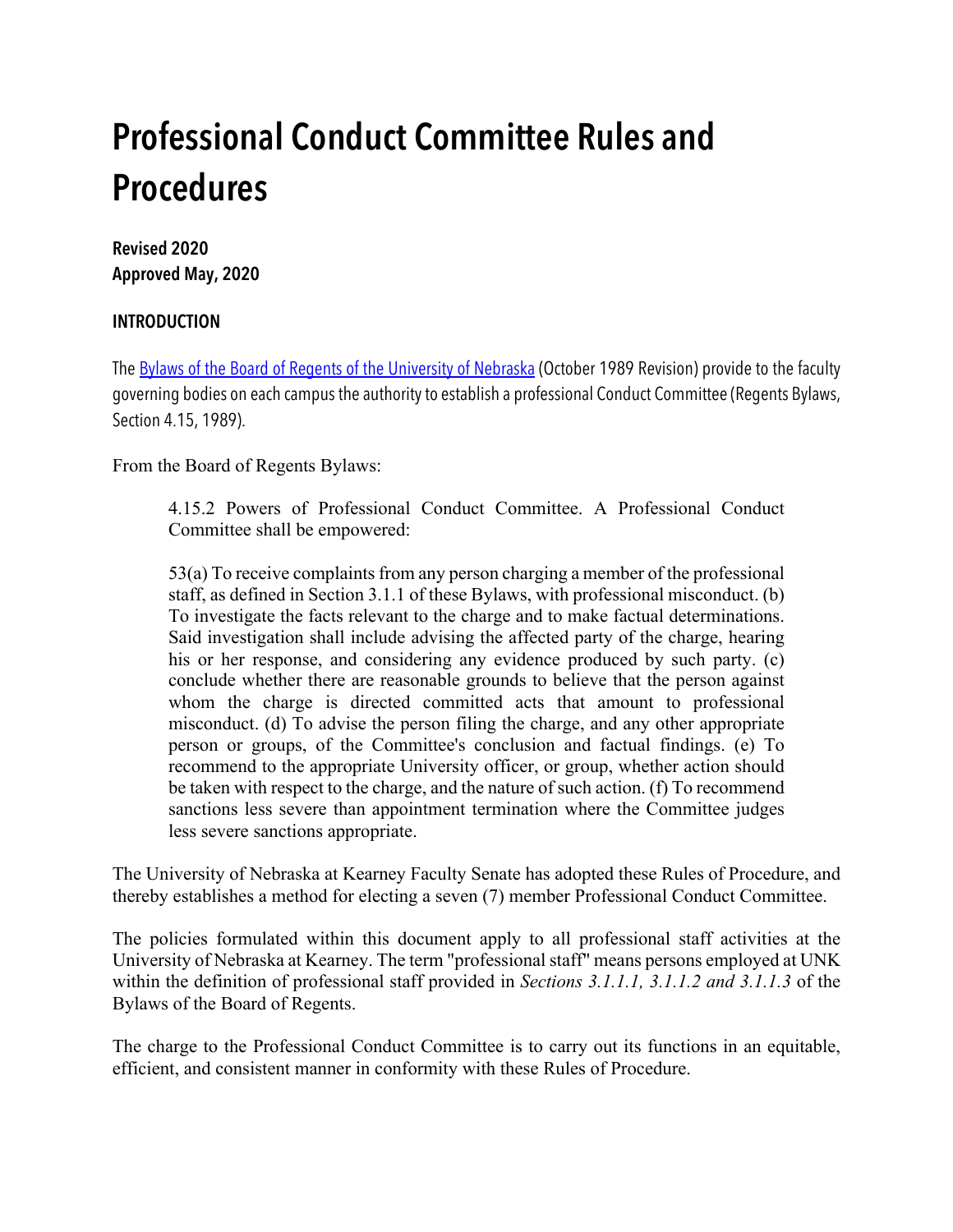#### **1. MEMBERSHIP**

#### **1.1. Committee Membership and Selection**

The Professional Conduct Committee shall consist of seven (7) members. The elected Committee members shall be elected in October of each year by at least a plurality of the Faculty Senate from a list of nominees provided by the Faculty Senate Election Committee. All elected faculty shall be tenured and hold the rank of assistant professor or above.

The committee shall be composed of one (1) faculty member from each of the undergraduate colleges, one Faculty Senator elected by the Faculty Senate, one at-large member of the faculty not a member of the Faculty Senate, the Faculty Senate Presidentelect, and one non-academic Professional Staff member selected by the Administration.

The Committee members shall be classified with respect to the time for which they shall severally hold office by dividing them into two (2) classes, each consisting, as nearly as may be, of one-half of the whole number of the Committee, and all members shall hold office until their successors are elected and qualified. At the meeting held for the election of the first Committee, the members of the first class shall be elected for a term of one year and the members of the second class shall be elected for a term of two years. At each annual election the successors to the class of members whose terms shall expire in that year shall be elected to hold office for a term of two years, so that the term of office of one class of members shall expire each year. In cases of resignation, the Faculty Senate shall elect a replacement to complete the term of the Committee member who has resigned.

#### **1.2. Disqualification of Committee Members**

No member of the Committee shall participate in any proceedings of the Committee if he/she is a member of the department of either the Complainant(s) or the Respondent(s), or if he/she would not be capable of impartially considering the evidence and issues before the Committee in the proceedings. Committee members may also choose to recuse themselves from any specific investigation on the basis of unavailability, lack of appropriate expertise, or a personal conflict of interest. Any member of the Committee may raise the question of disqualification of another member by making a motion to disqualify, which must be seconded and voted on by the remaining Committee members. In the event that one or more members of the Committee is disqualified from participating in a particular set of proceedings, the President of the Faculty Senate shall choose a qualified replacement Committee member.

#### **1.3. Committee Attendance and Quorum Standards (Added, 4-93)**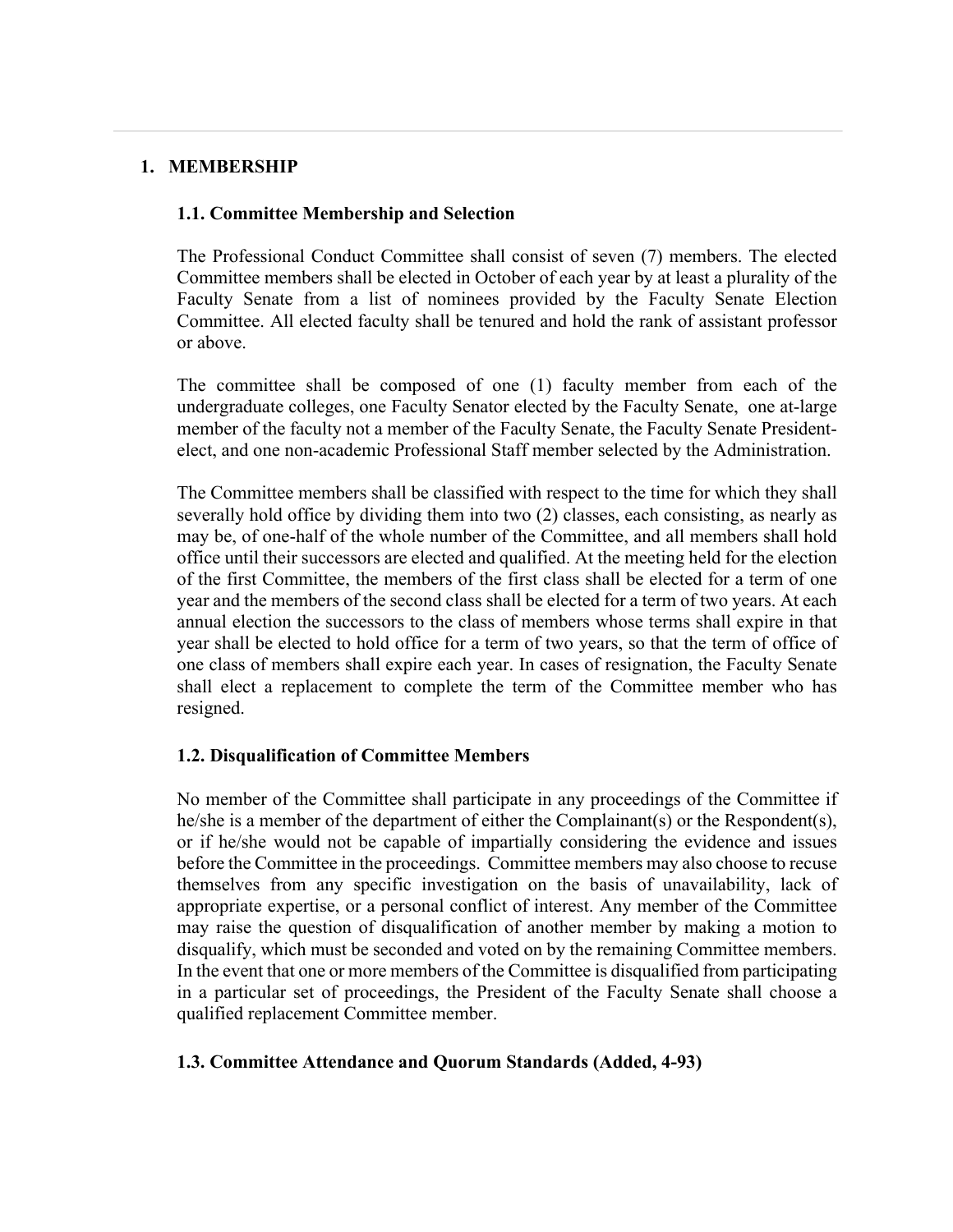A Committee member not attending two successive meetings of the Committee, unless non-attendance is the result of disqualification as noted in 1.2 (above), shall be replaced by the President of the Faculty Senate with appropriate professional staff as noted in and consistent with 1.1 (paragraph 2) above.

All formal Committee decisions shall be reached by a majority vote of the Committee members except that, in the case of recommendations which may become part of a Final Report (4.3.3), five (5) members of the Committee must concur that the preponderance of the evidence supports an allegation in order to sustain any individual charge.

#### DEFINITIONS:

Chair: Chair shall mean the chair of the Professional Conduct Committee, or in his or her absence, the vice chair of the Professional Conduct Committee.

Chancellor: Chancellor shall mean the Chancellor of the University of Nebraska at Kearney or his or her designated representative.

Committee: Committee shall mean the University of Nebraska at Kearney Faculty Professional Conduct Committee.

Complainant: Complainant shall mean the individual filing a formal complaint before the Professional Conduct Committee in accordance with these rules.

Faculty Member: Faculty member shall mean any individual who is classified for employment purposes as a member of the academic –administrative staff or the other academic staff of the University of Nebraska at Kearney as defined in *Sections 3.1.1.1 and 3.1.1.2* of the Bylaws of the Board of Regents.

Respondent: Respondent shall mean the person or persons accused of professional misconduct in the complaint.

Working Day (also "Business Day"): A Working or Business Day shall be any Monday thru Friday on which University classes are in session or examinations are being held. Working Day shall also be interpreted to include weekdays during which academic operations are ongoing using online resources during periods of emergency declared by the Chancellor.

Faculty Senate Coordinating Committee (a.k.a. "Super Committee"): A committee comprised of the President of the Faculty Senate and the Chairs of the Professional Conduct Committee, Grievance Committee, Academic Freedom and Tenure Committee, and UNKEA, for the purpose of coordinating activity among Faculty Senate committees.

#### **2. STANDARDS OF PROFESSIONAL CONDUCT SUBJECT TO COMMITTEE JURISDICTION**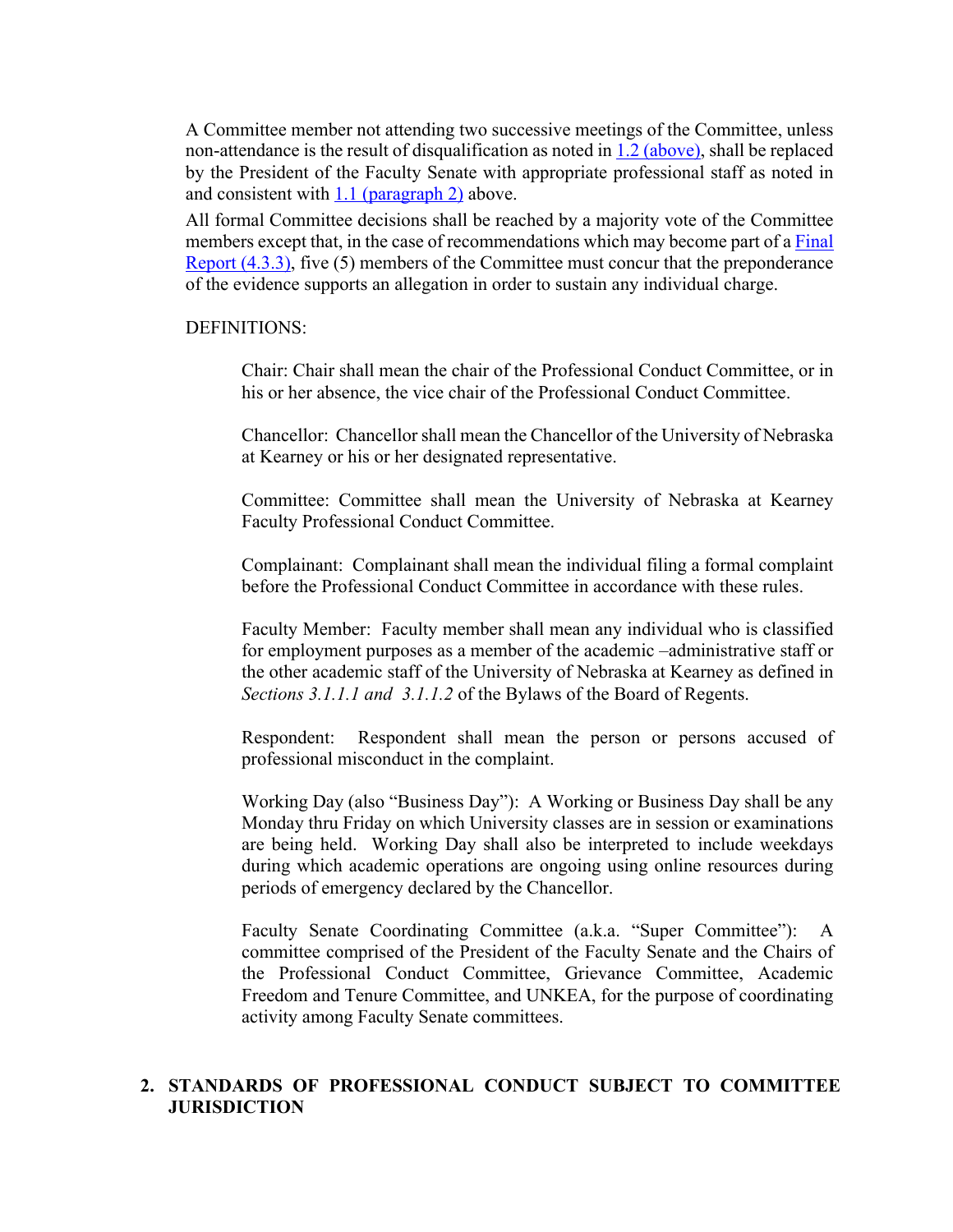The Committee shall have jurisdiction and authority to investigate complaints charging violations of standards of professional conduct brought against professional staff at the University of Nebraska at Kearney. "Standards of Professional Conduct" shall be those set forth in the *Bylaws of the Board of Regents of the University of Nebraska* including, but not limited to, *Section 3.4* (Conditions of Employment for the Professional Staff), *Section 3.8* (Conflict of Interest), *Section 3.9* (Political Activities of Employees), *Section 3.10* (Patent Policy), *Section 3.11* (Sale of Books and Supplies to Students; Copyrights and Royalties), and *Section 4.1* (Academic Responsibility), along with any standards of professional rights and duties as prescribed by the University of Nebraska Board of Regents, federal, state, and local laws, and generally accepted professional rights and duties of the academic community. In addition, the following standards are established as standards of professional conduct for all professional staff. A professional staff member:

Shall not interfere with the exercise of political and citizenship rights and responsibilities of students, colleagues, and the general citizenry.

Shall not discriminate on the basis of race, color, creed, sex, marital status, age, national origin, ethnic background, or handicapping condition;

Shall not use coercive means or promise special treatment to students, colleagues, or the general citizenry in order to influence professional decisions;

Shall not make any fraudulent statement or fail to disclose a material fact for which the professional staff member is responsible unless disclosure results in a breach of professional confidentiality;

Shall not engage in any activity that could be characterized as research or scholarship misconduct, including the fabrication or falsification of data, plagiarism, misrepresentation, or the failure to conduct research in accordance with the requirements of any outside funding source.

Shall not exploit professional relationships with students, colleagues, or the general citizenry for personal gain or private advantage;

Shall not sexually harass students or colleagues or other persons with whom the professional staff member comes in contact in his/her professional capacity;

Shall recuse herself/himself from all circumstances in which the professional staff or faculty member bears primary authority and accountability as a mentor, educator, evaluator, or supervisor over any student, faculty, or staff with whom the professional staff member is involved in a consensual romantic or sexual relationship (The policy is set forth in the *Professional Conduct Committee - Consensual Relationships Policy*);

Shall not engage in conduct involving dishonesty, fraud, deceit, or misrepresentation in the performance of professional duties;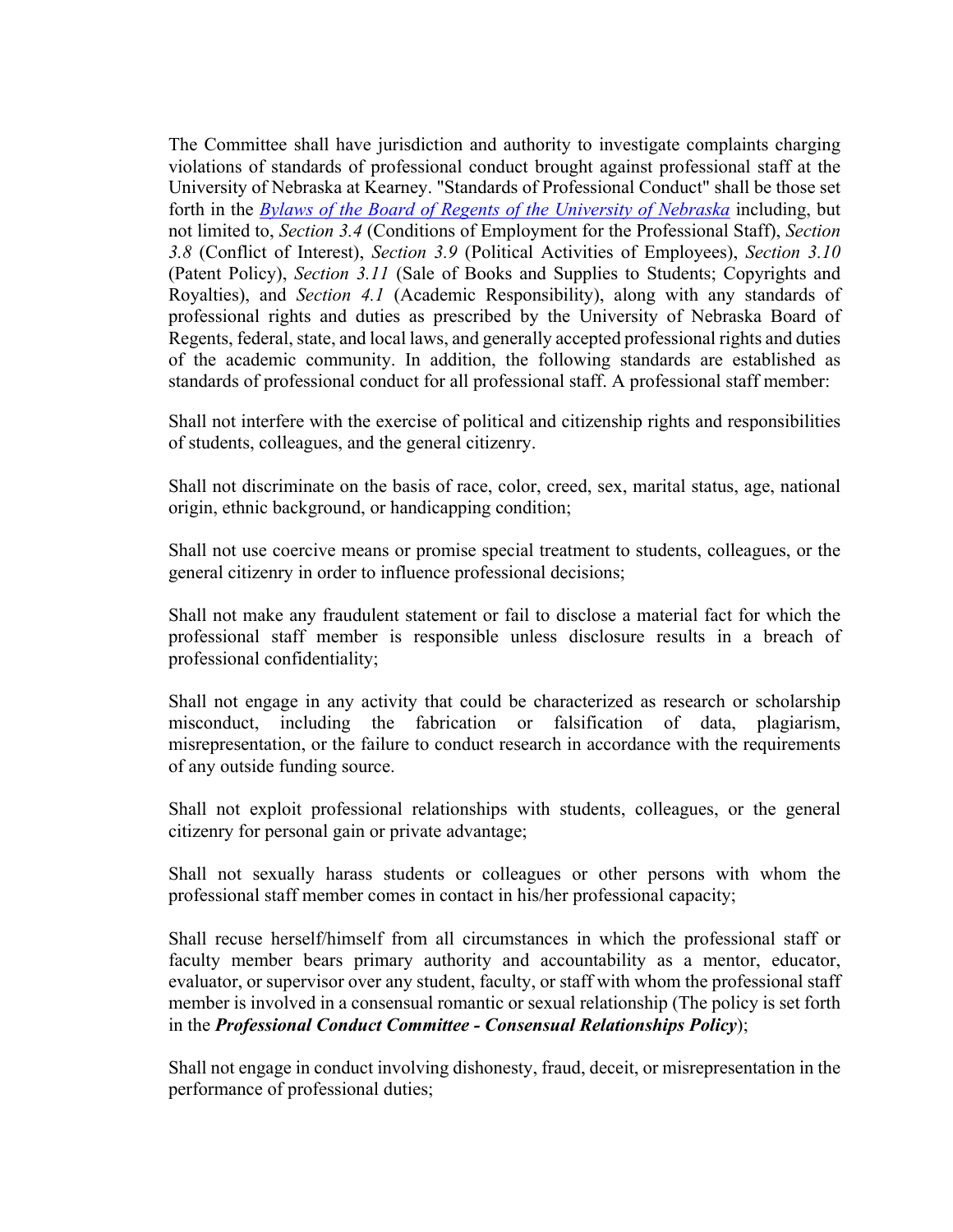Shall not use institutional staff position or privilege for private gain or to promote political candidates, political issues, or partisan political activities;

Shall not commit any act of moral turpitude nor commit any felony under the laws of the United States, or any state or territory;

Shall not misrepresent his/her professional qualifications nor those of his/her colleagues;

Shall neither accept nor offer gifts or favors that will impair professional judgment;

Shall support established principles of due process;

Shall seek no reprisal against any person who in good faith alleges a violation of this section;

Shall attend with reasonable diligence to the duties of his/her professional position;

Shall conduct professional business through designated procedures, when available, that have been approved and are recognized by the institution and its various entities;

Shall permit no commercial or personal exploitation of his/her professional position.

The Committee also shall have the authority to interpret and apply the foregoing standards, rights, and duties of professional conduct for members of the professional staff.

## **3. PRESUMPTION OF INNOCENCE**

Any professional staff member who is accused of professional misconduct under the procedures provided herein shall be presumed innocent by the Committee. The burden of proving professional misconduct shall be upon the Complainant and the accompanying investigation and inquiry, if any.

Unless there is good reason to believe that interim administrative action is required to protect the interests of the public and the University, no administrative or academic sanctions will be placed on any faculty or staff member under investigation until the Committee's Final Report is issued and responded to by administration.

## **4. JURISDICTION**

The Committee's jurisdiction extends to all matters of professional misconduct alleged against full and part-time faculty and staff.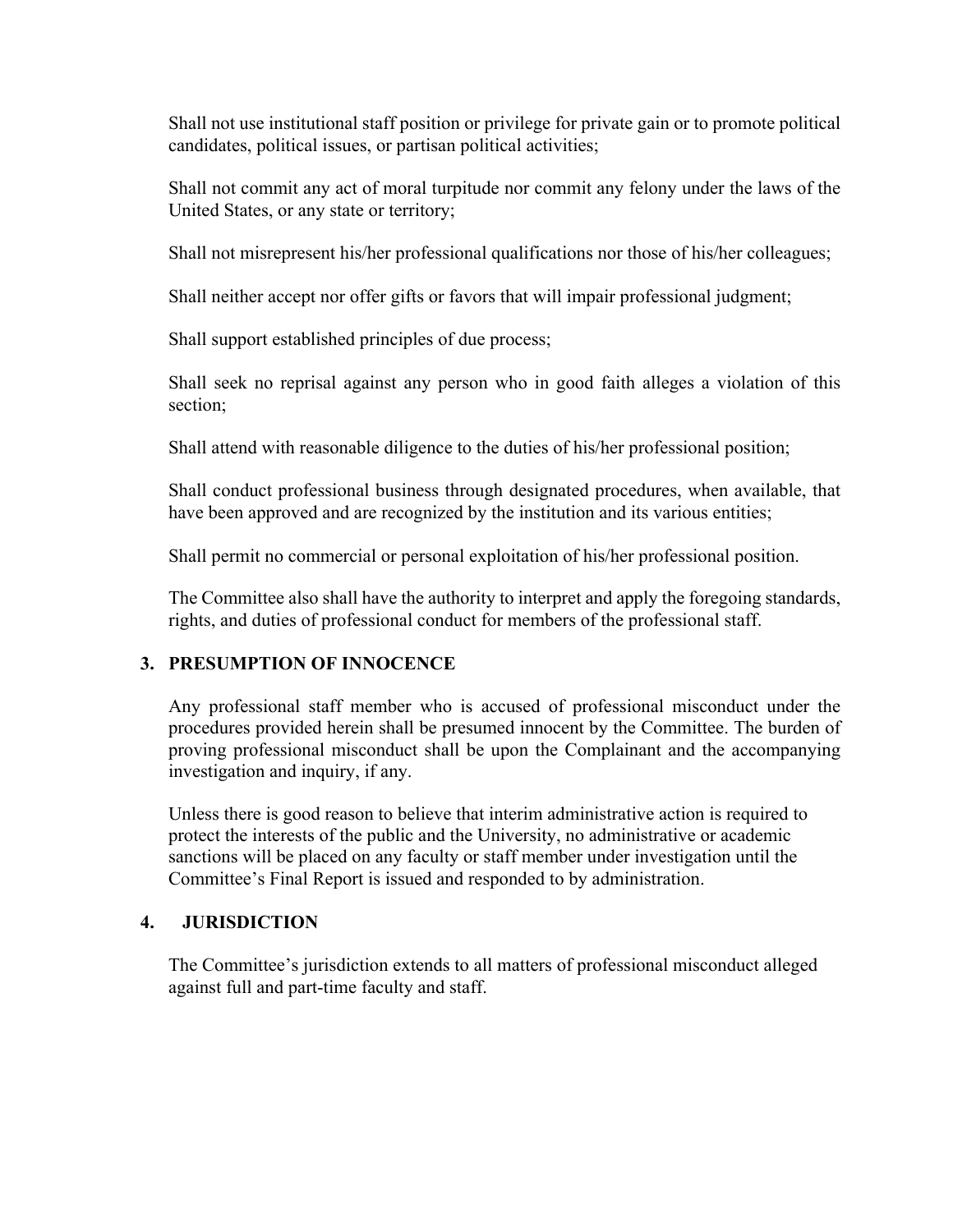#### **4.1. Initiation of Proceedings**

Complaints of professional misconduct may be made by any person and shall be directed to the Faculty Senate "Super Committee" through the Chair of the Professional Conduct Committee or the President of the Faculty Senate. The "Super Committee" will make an initial determination of the Senate committee with appropriate jurisdiction and formally assign the case to the Professional Conduct Committee if appropriate. Such a complaint must be in writing and shall conform with the Guidelines for Submitting Complaints contained herein at item 7. A formal complaint may be brought to the Committee only after all other internal means of resolution have been exhausted.

If the allegation involves the safety of human or animal subjects or violations of regulations in the use of biohazardous materials, the Committee shall inform the University of Nebraska at Kearney Dean for Graduate Studies as to the nature of the allegations so that he/she can inform the University of Nebraska Institutional Review Board for the Protection of Human Research Subjects that such allegations have been made. The chairperson of the Committee shall notify the Respondent(s) that such notification has occurred.

Meetings of the Committee shall be scheduled when a minimum of six (6) members are able to be present . All proceedings of the Committee shall be kept confidential and every effort shall be made to keep confidential the names of the Complainant(s) and of the Respondent(s), except when reasonable inquiry and investigation require disclosure. Detailed documentation collected during the inquiry shall be securely maintained by the Committee. Such records shall be made available, when federal law so requires, to authorized personnel of the federal government. All meetings of the Committee shall be closed to the public.

If a complaint names multiple Respondents, the Committee may choose to separate the complaints into multiple individual complaints for separate adjudication. Likewise, if the Committee receives multiple complaints concerning separate Respondents, the Committee may choose to consolidate the complaints into a single case for the purpose of the Committee's proceedings pursuant to these rules,

## **4.2. Sufficiency of Complaint and Determination of Jurisdiction-Inquiry**

Immediately upon receiving a complaint, or as soon thereafter as is practically possible, the chairperson of the Committee shall provide written notification to the person/s filing the complaints that the allegation has been received, the date on which the complaint(s) was received and a copy of the Professional Conduct Committee Rules of Procedure. The Committee chairperson shall likewise send written notification to the professional staff member(s) named in the allegation specifying the nature of the allegation, a copy of the complaint and any accompanying materials received with the complaint, when the allegation was received and a copy of the Professional Conduct Committee Rules of Procedure.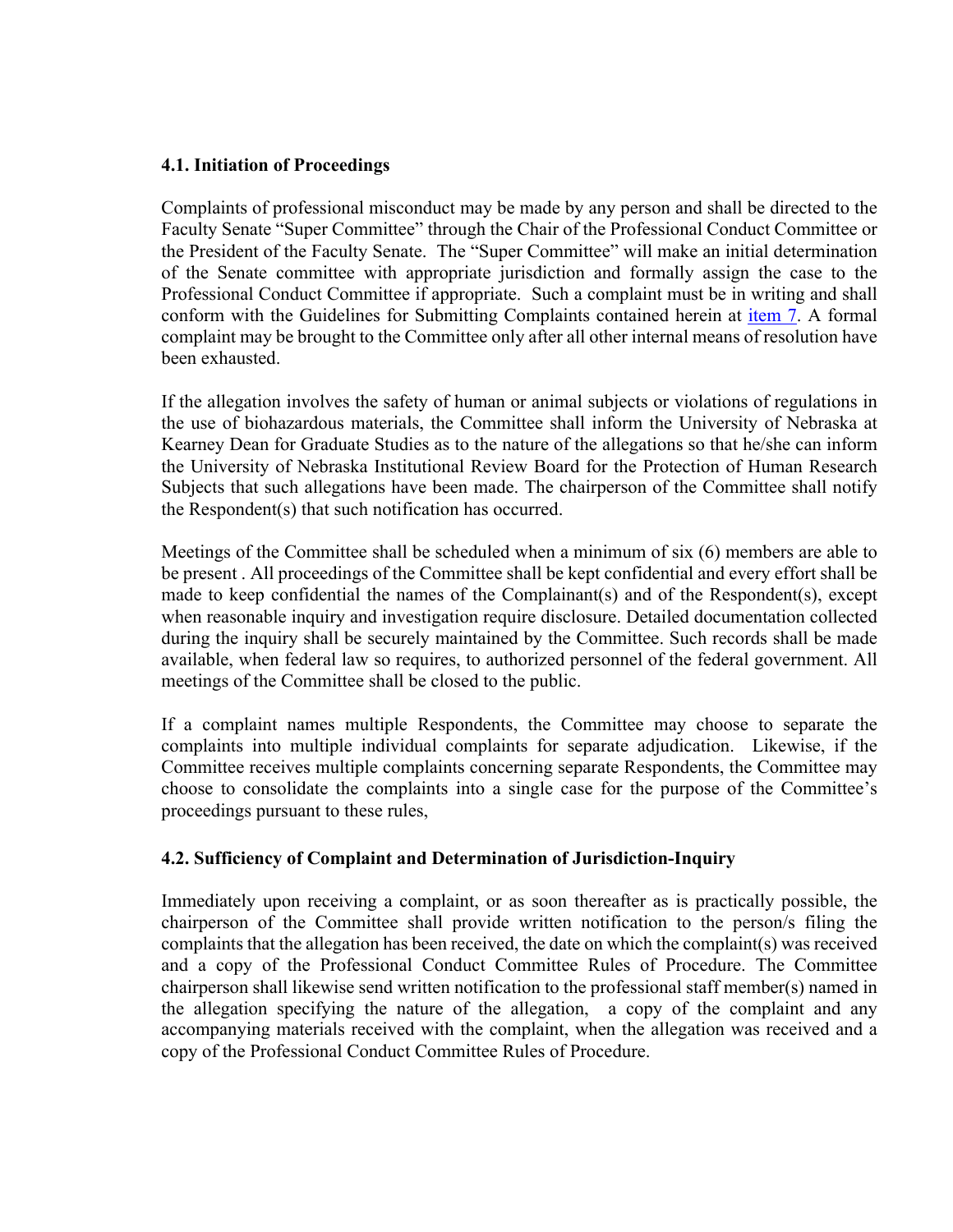The chairperson shall call a meeting of the Committee as soon as is practicable within fourteen (14) working days after a written complaint is received, though the Chairperson at his or her discretion and in consultation with the President of the Faculty Senate, may delay response based on practical considerations including those arising from emergency conditions on campus. At the discretion of the Chairperson in consultation with the President of the Faculty Senate, a "virtual" meeting of the Committee using online technologies is permitted.

If the use of alternate members is required, the reformed Committee shall meet as soon as is practicable after the first meeting.

The written complaint, along with any documentary evidence submitted, shall be considered for the purpose of determining (a) whether or not such proceedings fall within the jurisdiction of the Committee, and (b) whether or not the complaint is of sufficient import to warrant formal proceedings before the Committee. If the Committee finds that the complaint is insufficient or that the complaint lies outside of its jurisdiction, it will communicate such a finding in writing to the Complainant and Respondent setting forth the reasons for the Committee's finding. If the Complainant disagrees with the Committee's finding, s/he shall have seven (7) working days to resubmit or amend the complaint for reconsideration by the Committee, though the Committee may extend that deadline for special circumstances. Upon receipt of the resubmitted or amended complaint, the Committee shall meet to reconsider its original decision. If the Committee affirms its original decision that the complaint is insufficient, such decision shall be final.

If the complaint in the opinion of the Committee lies outside the jurisdiction of the Committee, the Committee will refer the complaint back to the Super Committee for potential reassignment to another Committee.

## **Inquiry**

Right of Respondent to File an Answer

The respondent shall have fourteen (14) working days in which to file a written Answer to the Complaint with the Chair of the Committee . If the respondent fails to file an answer within the specified time period, the Committee will find in favor of the Complainant by default.. In special circumstances. the Committee may extend the fourteen (14) day period for good and sufficient reasons.

An Answer shall include at a minimum,

- o a written statement from the Respondent which responds to and specifically addresses the allegations contained in the complaint;
- o pertinent relevant and documented evidence supporting the Respondents position; and:
- o a listing of witnesses (if any) who may be called upon by the Respondent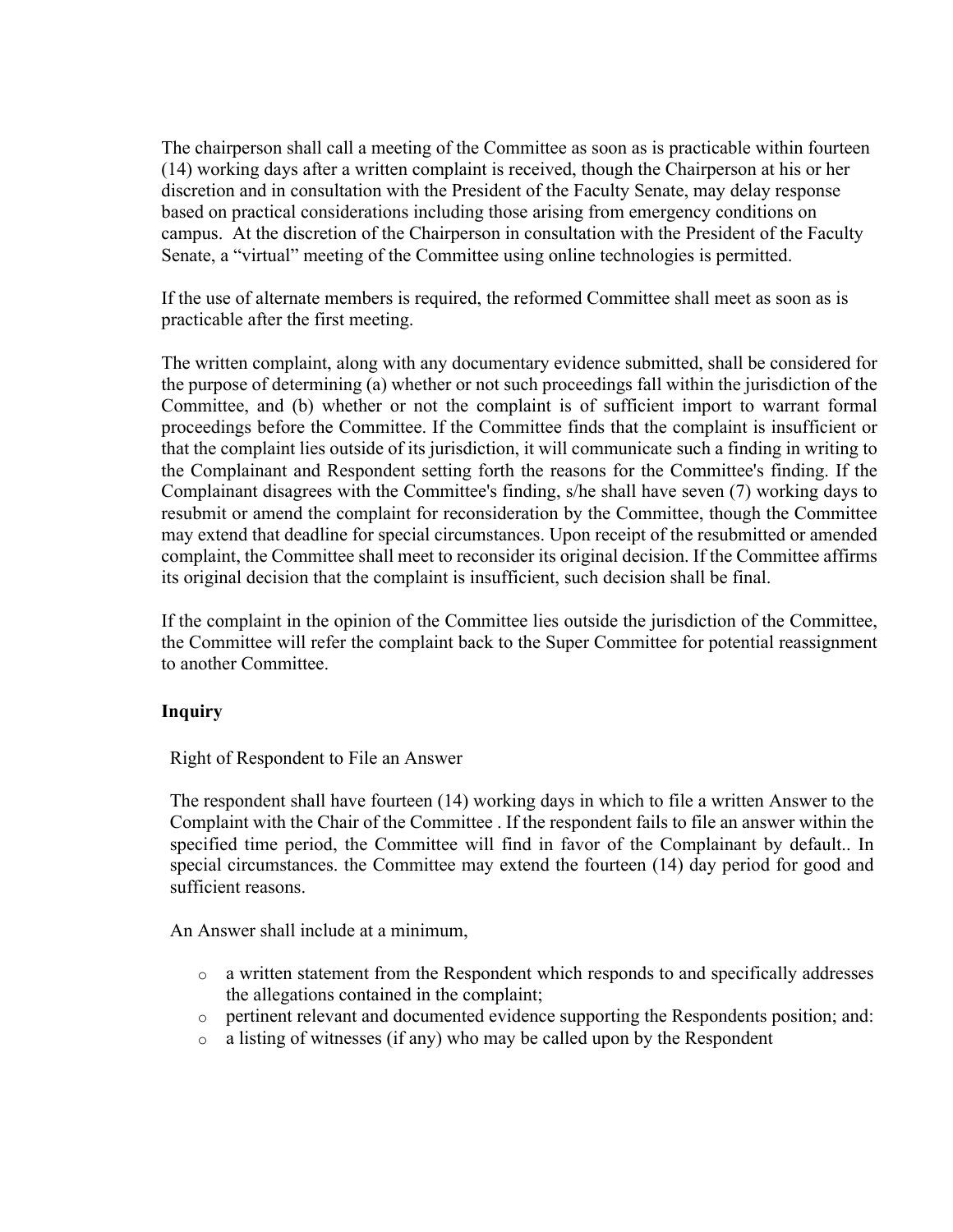#### **Inquiry**

Upon receipt of the Respondent's Answer the Committee shall commence an Inquiry in order to determine whether an allegation or apparent instance of professional misconduct warrants a full and complete investigation. The Inquiry shall be completed within forty-five (45) working days from the date of receipt of the Answer unless circumstances clearly warrant a longer time period. During the Inquiry period the Committee may request and secure additional information from the Complainant. the Respondent and /or other sources or witnesses which may have information of value to the inquiry process.

#### **Inquiry Report**

At the conclusion of the Inquiry a written report shall be prepared that states what evidence was reviewed, summarizes relevant interviews, and includes the conclusion of the inquiry. The report shall be delivered to the Complainant(s), the Respondent(s), the President of the Faculty Senate, and to the Chancellor, or his/her designee, if the University is required to notify and/or report to any external regulatory agency then to that agency as well

The Inquiry Report shall contain full explication of the specific standards of professional conduct that are alleged to have been violated, the specific actions alleged which, if substantiated, constitute a violation of those standards, a clear listing of all evidence reviewed by the Committee during the Inquiry and the Committee's preliminary findings. Preliminary findings include but are not limited to (a) dismissal of the Complaint for insufficiency, (b) recommendations for informal resolution of the complaint short of continuation to the full investigative process and/or (c) institution of the full investigative process as enumerated in Section 5 of these Rules.

Should the Committee's preliminary findings result in a decision to dismiss the complaint, the Complainant shall have seven (7) calendar days to ask for reconsideration of the decision to dismiss. The Committee shall respond to such a reconsideration request within seven (7) working days of receipt of the request, though the Committee may extend that deadline for special circumstances.

Should the Committee's Preliminary Findings result in a recommendation for informal resolution, the Committee will clearly present the alternatives to both the Complainant and the Respondent. Each party shall have seven (7) working days to respond to the recommendations. If either party or both parties decline the recommended resolution, the matter will proceed immediately to hearing.

No administrative investigation or procedure shall supersede or substitute for the role of the Professional Conduct Committee in its advisory capacity to administration in regard to professional misconduct, except as provided for under "Interim Administrative Action" below.

The scope of authority of the Committee shall extend to all activities which involve alleged professional misconduct associated with University of Nebraska at Kearney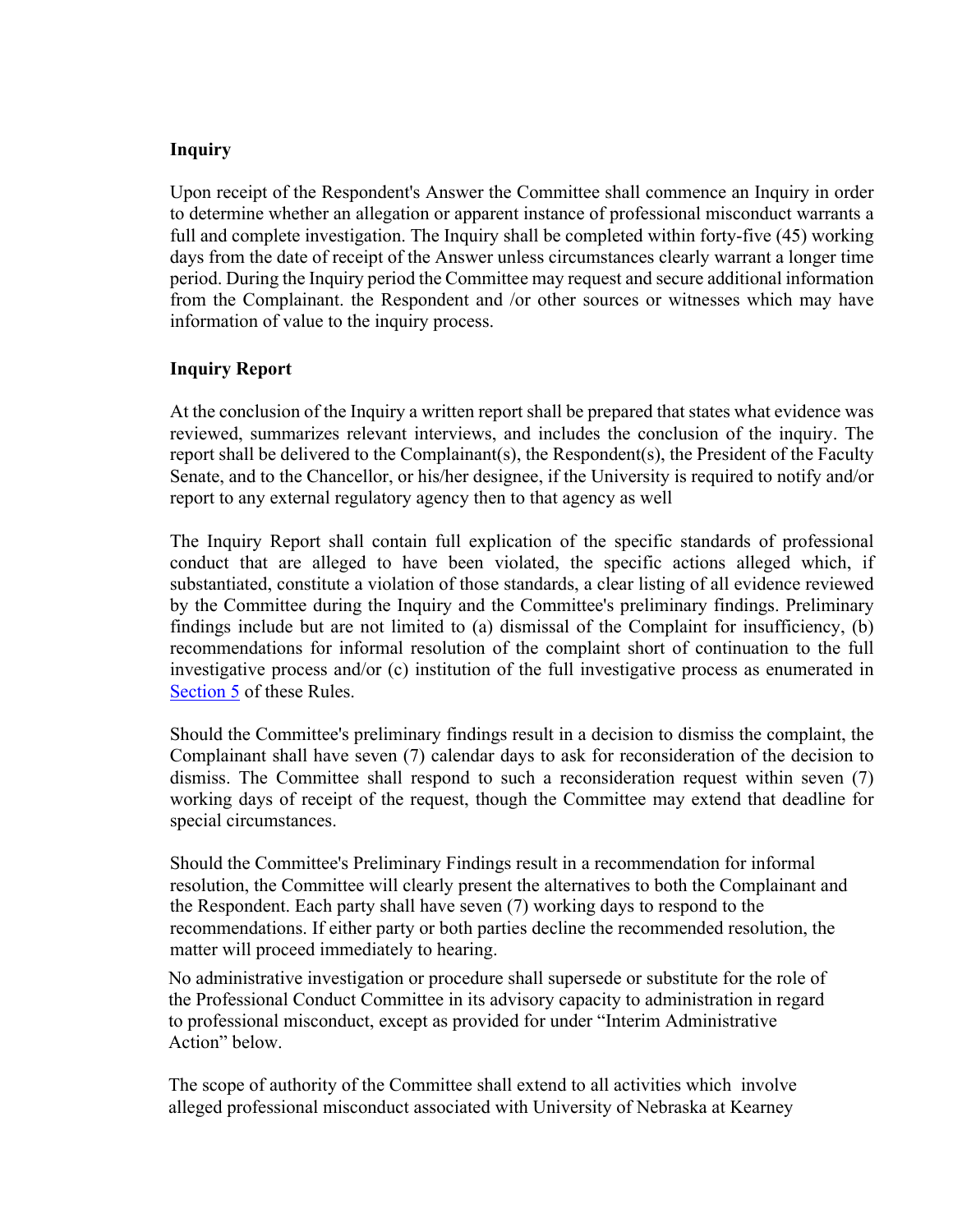employment and is inclusive of all matters associated with alleged research or scholarship misconduct except as provided for the investigation of misconduct for "controlled and sponsored research" under the auspices of the Office of Research Compliance.

## **5. RULES OF PROCEDURE**

## **6. INVESTIGATION AND HEARING**

#### **Conduct of Hearings**

The Committee shall conduct one or more hearings for the purpose of ascertaining the facts relevant to the allegations contained in the Inquiry Report.

An audio recording of the hearing(s) shall be made and the record securely retained by the Committee. At the initial hearing, only the Complainant, the Respondent, and counsel or an advisor for any party shall be present. The Committee may hold further hearings at which the Complainant, Respondent, and relevant witnesses may be present. Witnesses will be present and interviewed one at a time. The Committee chairperson shall preside over the meeting, but all members of the Committee may participate in the questioning of the Complainant(s), Respondent(s), and the witnesses.

The Complainant, the Respondent, and the Committee shall exchange with each other at least four (4) working days prior to the meetings, a list of the names, addresses, and telephone numbers of all of the witnesses each has requested to appear before the Committee. All persons meeting with the Committee will be requested to respond to questions by the Committee and give testimony relevant to the statement of charges. Any person meeting with the Committee may submit a written statement.

During Hearings, the Complainant(s) and Respondent(s) may be assisted by counsel or by an advisor of their choice. The Respondent and his or her counsel may be present throughout all testimony by all witnesses. The Respondent and/or the Respondent's counsel shall have the right to peruse all evidence and to cross-examine all witnesses.

The Committee may request that the General Counsel of the University of Nebraska to provide legal counsel to the Committee. The Committee may also request the advice and assistance of appropriate professional consultants (e.g., a psychiatrist, a technical expert, an ethicist, an accountant, experts within a particular discipline). The Committee shall have the right to select and hire a lawyer not otherwise affiliated with the University to assist it in conducting hearings. The lawyer selected must be agreed to by the General Counsel of the University, the President of the Faculty Senate (or designee), and the Chancellor of UNK (or designee). The Committee also may ask other persons who appear to have knowledge of the matter under investigation to meet with the Committee. The University shall not without good cause refuse to provide financial and other resources necessary for the Committee to obtain such expertise, the cost within reason of such expertise not to be considered good cause.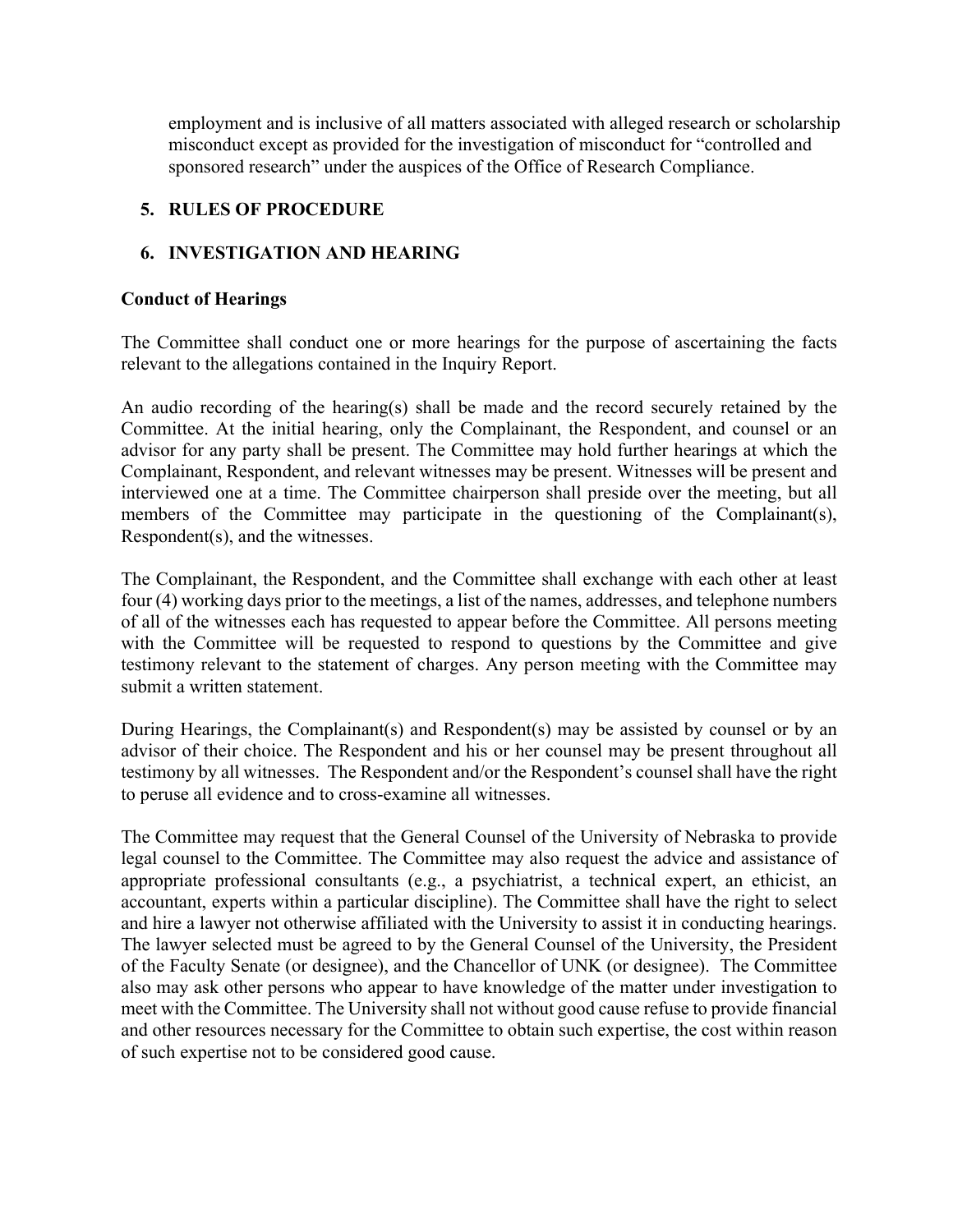Hearings shall be scheduled to ensure that both Complainant and Respondent may be present. Absence of the Complainant from a Hearing will result in dismissal of the Complaint. Absence of the Respondent from the Hearing will result in a default judgment for the Complainant.

Complainant and Respondent (or Respondent's counsel) may directly cross-examine each other under the strict application of rules established by the Committee and enforced by the Chair of the Committee or the hearing officer. The process of cross-examination shall adhere to rigid standards of decorum, civility, and dignity.

#### **Rights to Hearing Information**

The recorded record of all hearings shall be retained by the Committee. Written transcriptions of hearings shall be made only at the request of one of the two parties in the matter at hand or by the Committee. The requesting party will bear the full cost of transcription. Further. any written transcriptions must be done by a disinterested third party acceptable to the Committee. Copies of any written transcription(s) shall be provided to the Committee, the Complainant and the Respondent.

## **7. FINAL REPORT**

## **7.1. Committee Findings and Final Report**

As soon as reasonably possible after conclusion of the Hearing(s), the Committee shall meet and adopt a Final Report. This Committee meeting shall be scheduled such that five (5) of the committee must concur that the preponderance of the evidence supports an allegation in order to sustain any individual charge. The individual vote will be kept confidential. All other committee decisions shall be reached by majority vote of the Committee members. The Final Report of the Committee shall contain at a minimum the following:

(A) The Inquiry Report which includes the specific standards of professional conduct that are alleged to have been violated and the alleged actions which violated the standards;

(B) Findings of fact relating to the allegations contained in the Investigation Statement;

(C) The Committee's conclusions, supported by a preponderance of the evidence, regarding whether the Respondent committed an act or acts of professional misconduct; and

(D) The Committee's recommendations for action based upon its findings of fact and conclusions.

#### **7. 2. Time Requirements**

The Committee shall issue the Final Report within thirty (30) working days from the conclusion of the hearings. If the Committee determines, at the end of thirty (30) working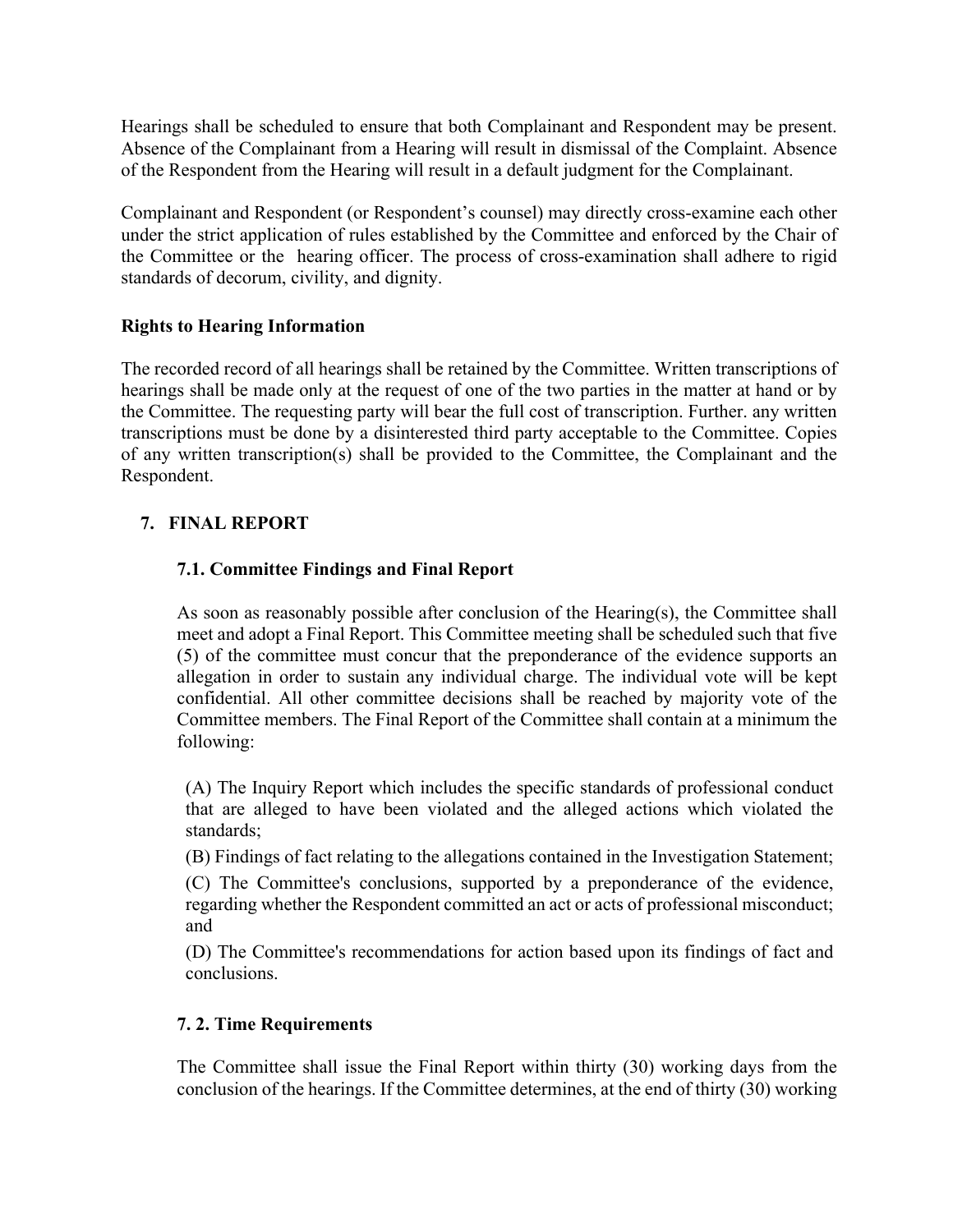days, that it cannot complete its investigation and related activities within the thirty (30) day period, it must advise the Faculty Senate President of this determination. The Chancellor shall also be advised of the potential delay if federal regulations require the University to request the Office of Scientific Integrity for an extension of time. If an extension of time is necessary and if the Chancellor is required by external regulations to submit an interim report to a federal agency, the Committee shall prepare a written report which shall include the Committee's progress to date, an explanation for the delay, and an estimate for the date of completion. The anticipation of an extension of time shall be communicated in writing to the Complainant(s) and the Respondent(s).

The Chair of the Committee may sign the Final Report on behalf of the Committee, recording the Committee votes in support of the Report with no requirement to identify in the Report the individual votes of individual members.

#### **7.3. Committee Recommendations**

Recommendations of the Committee may include the following:

(A) If the allegations are not sustained, the Respondents is exonerated. When appropriate, the Committee may include a plan of action designed to restore the reputation of those under investigation. The Committee, through its Chair, has the authority to inform the respondent of his or her rights to file a counter complaint or grievance against the complainant.

(B) If the allegations are sustained, recommendations may include one or more of the following:

(1) Censure of the Respondent(s), including a written letter of censure placed in the Respondent's(s') personnel file;

(2) Restitution or redress of the consequences of the professional misconduct; (3) Removal of the Respondent(s) from an administrative position;

(4) Alteration in the assignment of duties of the Respondent(s);

(5) Non-reappointment of the Respondent(s) at the end of a Specific - Term Appointment; and/or

(6) Other actions consistent with the intent of and or provided for within the Regents Bylaws.

8. **WITHDRAWAL OF COMPLAINT** A complaint or allegation may be withdrawn at any time by the person(s) submitting the complaint. If the complaint or allegation is withdrawn at any time the Committee shall take no further action.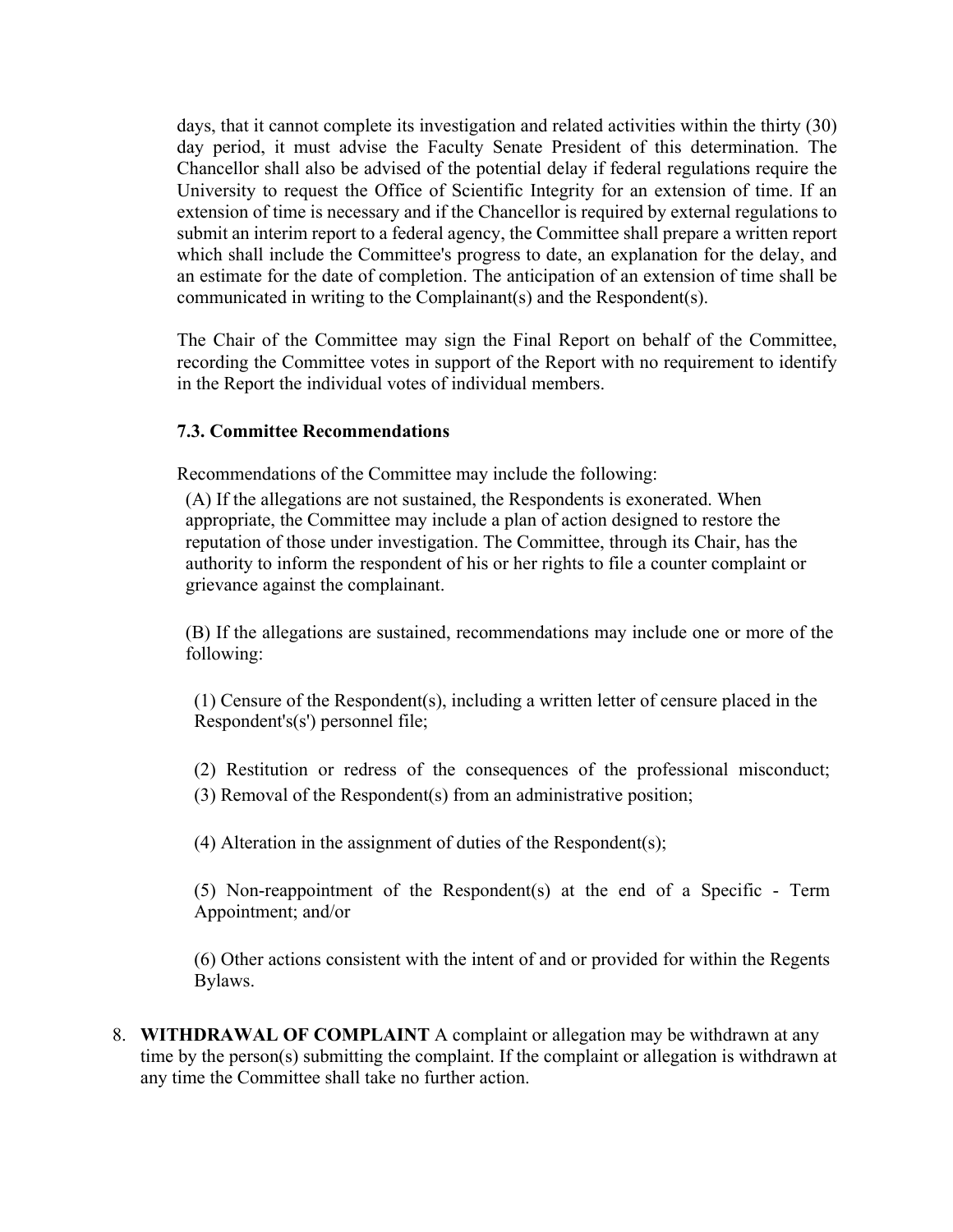9. **RESIGNATION OF RESPONDENT** If the Respondent resigns or otherwise terminates his/her relationship with the University, the Committee shall take no further action.

#### 10. **TRANSMISSION OF NOTICES**

For purposes herein, notices shall be deemed received when they are personally delivered or are deposited in the U.S. Mail with first class postage pre-paid, and properly addressed to the individual's current residential address on file with the University of Nebraska at Kearney's Office of Human Resources or to the University of Nebraska at Kearney office of the individual by way of Campus Mail. However, under some circumstances and at the discretion of the Chair it may be deemed sufficient to communicate with either the Respondent or the Complainant via UNK e-mail.

## 11. **ROLE OF THE PRESIDENT OF THE FACULTY SENATE**

The President of the Faculty Senate shall be informed of all actions taken by the Committee including all advice and recommendations given to the Chancellor or other University administrators by the Committee.

## 12. **DELIVERY OF THE FINAL REPORT AND DISPOSITION OF RECOMMENDATIONS**

The Final Report of the Committee shall be delivered to the University of Nebraska at Kearney Chancellor, the President of the Faculty Senate, the Complainant(s) and the Respondent(s). The Chancellor or other University officers will be requested to carry out the recommendations' sanctions, if any, in accordance with the Bylaws and Policies of the Board of Regents.

A copy of all filings, Committee documents, and a record of all proceedings and deliberations of the Committee shall be retained and secured by the Committee. The Final Report shall not be made public, except in response to a subpoena or other judicial process. It may, however, be delivered to any federal regulatory agency which by law is entitled to such delivery.

The Chancellor, or his/her designee, shall deliver, within thirty working (30) days, a written response to the Final Report to the chairperson of the Committee and the President of the Faculty Senate. The Chancellor's response shall include any action taken or yet to be taken by the Chancellor pursuant to the Committee's recommendations. If the Chancellor fails or refuses to act upon the Committee's recommendations, the written response shall include reasons for such failure or refusal.

## 13. **INTERIM ADMINISTRATIVE ACTION**

If at any time during the period of inquiry or investigation, the Committee believes that interim administrative actions should be taken to protect the welfare of human or animal subjects of research, prevent inappropriate use of funds, or otherwise protect the interests of the public and the University, the Committee chairperson shall so inform the Chancellor and